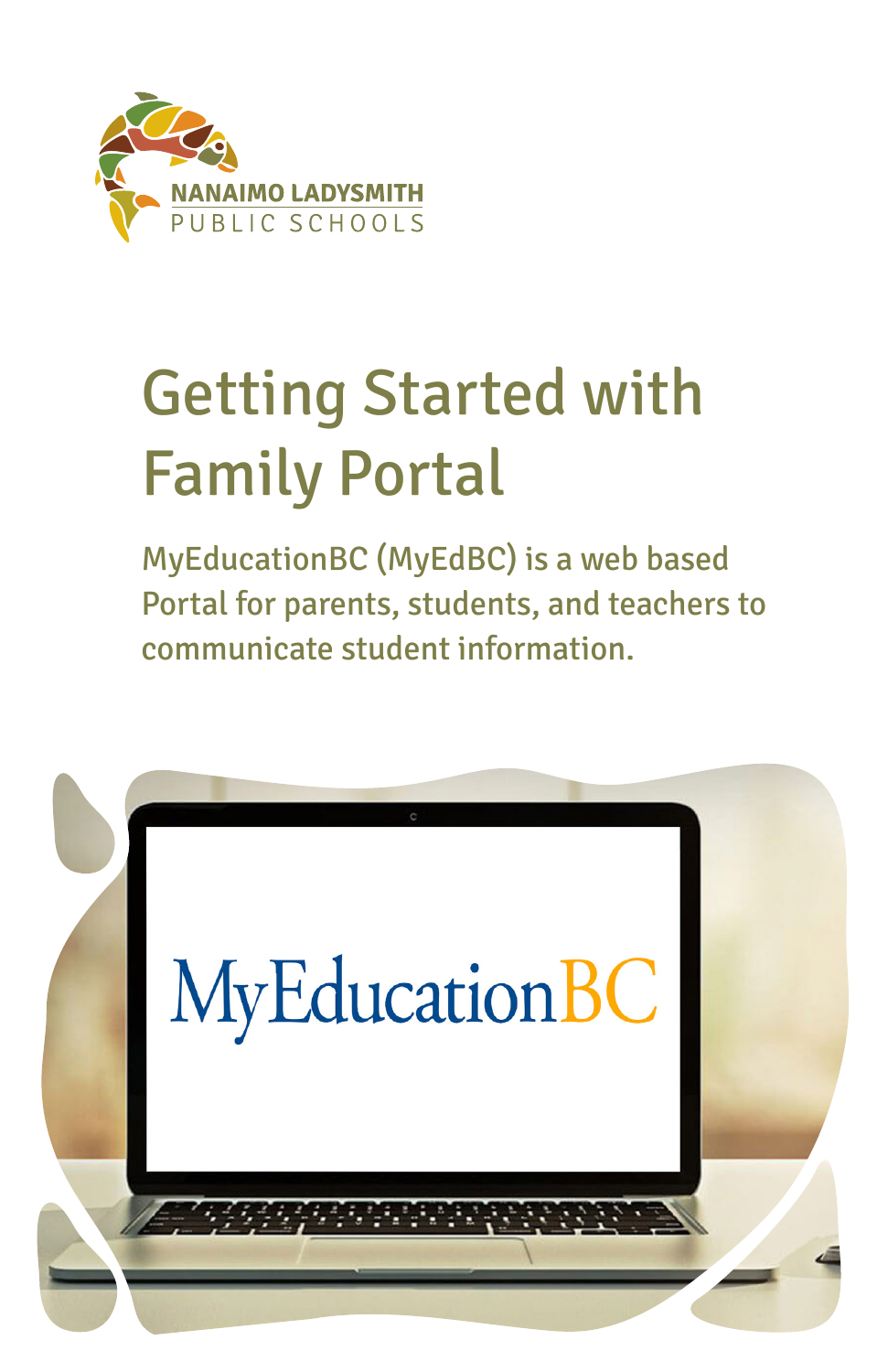**NLPS is now implementing the family portal so parents, teachers, and administrators can work together to communicate more effectively and efficiently.**

## **Is my child's information secure?**

MyEdBC protects student information by following the rules and regulations of the School Act and Freedom of Information and Protection of Privacy Act (FIPPA). Users only have access to their own information.

You can only view, not edit your child's demographic data. If you find that it is outdated or incorrect, email:

#### **Wellington**

#### **[WE-FamilyPortalQuestions@sd68.bc.ca](mailto:WE-FamilyPortalQuestions%40sd68.bc.ca?subject=MyEducationBC)**

#### **NDSS**

**[ND-FamilyPortalQuestions@sd68.bc.ca](mailto:ND-FamilyPortalQuestions%40sd68.bc.ca%20%20?subject=MyEducationBC)** 

**Cedar Secondary**

**[CS-FamilyPortalQuestions@sd68.bc.ca](mailto:CS-FamilyPortalQuestions%40sd68.bc.ca?subject=MyEducationBC)**

**Dover Bay** 

**[DV-FamilyPortalQuestions@sd68.bc.ca](mailto:DV-FamilyPortalQuestions%40sd68.bc.ca%20?subject=MyEducationBC)** 

**John Barsby**

**[JB-FamilyPortalQuestions@sd68.bc.ca](mailto:JB-FamilyPortalQuestions%40sd68.bc.ca?subject=MyEducationBC)**

#### **Ladysmith Secondary**

**[LS-FamilyPortalQuestions@sd68.bc.ca](mailto:LS-FamilyPortalQuestions%40sd68.bc.ca%20?subject=MyEducationBC)** 

#### **Island Connect Ed**

**[IC-FamilyPortalQuestions@sd68.bc.ca](mailto:IC-FamilyPortalQuestions%40sd68.bc.ca?subject=MyEducationBC) VAST**

**[LA-FamilyPortalQuestions@sd68.bc.ca](mailto:LA-FamilyPortalQuestions%40sd68.bc.ca%20?subject=MyEducationBC)  International**

**[IE-FamilyPortalQuestions@sd68.bc.ca](mailto:IE-FamilyPortalQuestions%40sd68.bc.ca%20?subject=MyEducationBC)** 

## **How do I access the system?**

You will receive an email with your log in and password information. Please check your JUNK or SPAM folder for the email.

You can log on to MyEdBC's Family Portal from any computer that connects to the Internet.

- 1. Find the MyEdBC link at your school website
- 2. Enter your Login ID and Password.
- 3. The first time you log on, you will be prompted to change your password.

|           | <b>MyEducation BC Prod 17</b> |
|-----------|-------------------------------|
| Login ID  |                               |
| Password  |                               |
|           | I forgot my password          |
| +9 Log On |                               |

### **How do I change my password or email address?**

Click your **NAME** in the upper-right corner of the screen, then click **Set Preferences**. Here you can set several of your user preferences. Email the school with your new email address.

| <b>Primary email</b> |                                       |
|----------------------|---------------------------------------|
| Alternate email      |                                       |
| Security question    | What city did your father grow up in? |
| Security answer      |                                       |
| Confirm answer       |                                       |
| Password             | Change                                |

Each parent/guardian can have their own account by providing the school with a unique email address. Contact your school to set up an account.

## **I lost my Login ID or password**

If you forgot your Login ID or Password, email your school.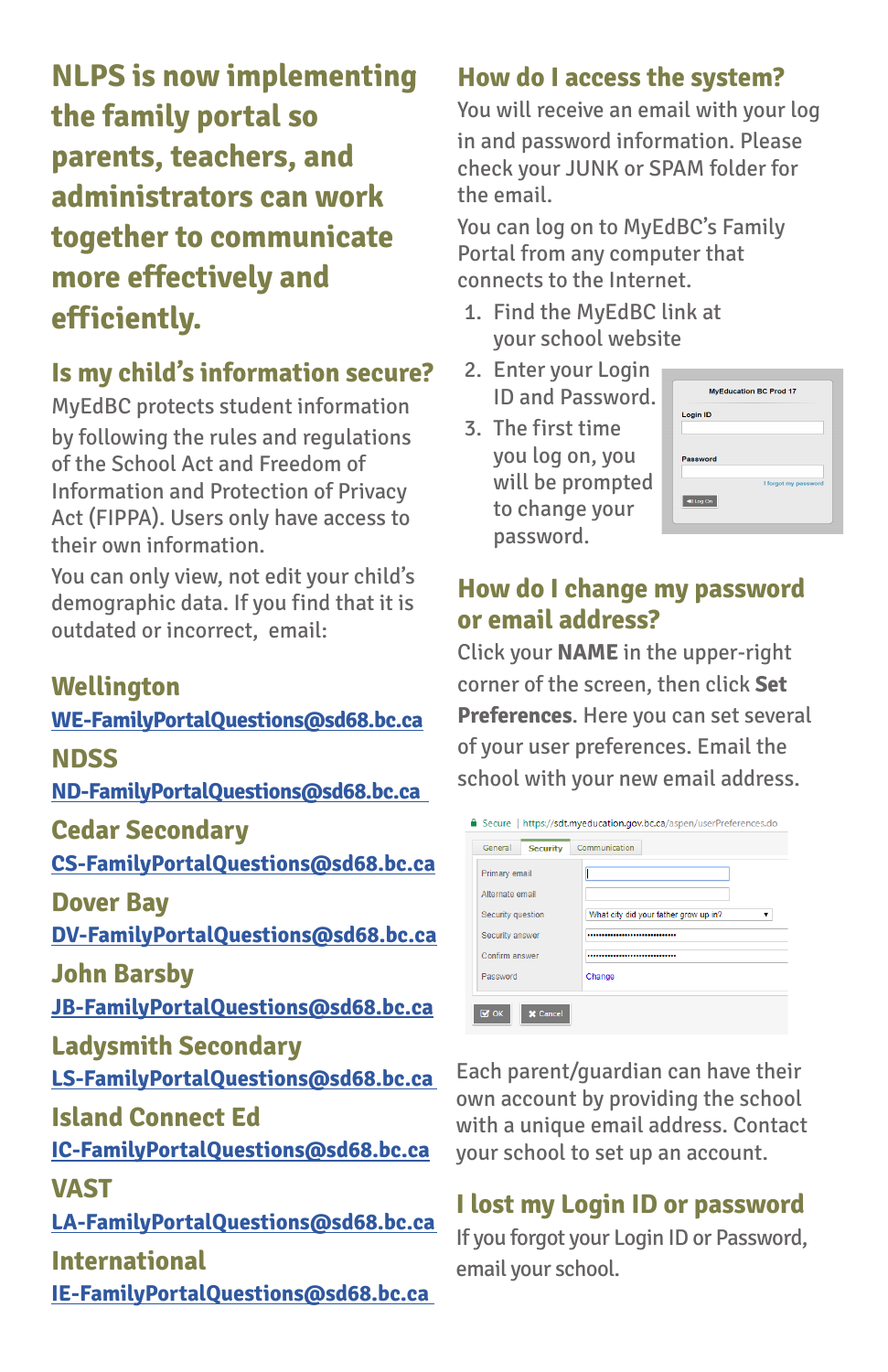## **How do I navigate MyEDBC?**

At the top of your screen, you will see 5 Top Tabs to choose: Pages, Family, Academics, Groups, and Calendar. Click a tab to view information for each child in your family

| Nanaimo-Ladysmith 2017-2018 |                  |                     |                                            |                                    |            |
|-----------------------------|------------------|---------------------|--------------------------------------------|------------------------------------|------------|
| Pages                       | Family           | <b>Academics</b>    | <b>Calendar</b><br><b>Groups</b>           |                                    |            |
| <b>Students</b>             |                  | <b>TOP TABS</b>     |                                            |                                    |            |
| <b>Details</b>              | Options v        | Reports v           | Help $\overline{\phantom{a}}$              | Search on Name                     |            |
| Contacts                    |                  |                     | <b>Online Help</b>                         | յհ                                 |            |
| Daily                       |                  | <b>Name</b>         | <b>Release Notes</b><br><b>User Guides</b> |                                    | <b>DOB</b> |
| Attendance                  |                  |                     |                                            | Quick Reference Cards ▶            |            |
| <b>Transcript</b>           | ⊓                |                     |                                            | <b>Videos &amp; Training Tools</b> | 8/18/20    |
| <b>Assessments</b>          |                  |                     | <b>About MyEducation BC</b>                |                                    |            |
| <b>Schedule</b>             |                  | <b>STUDENT NAME</b> |                                            |                                    |            |
| Membership                  |                  |                     |                                            |                                    |            |
| <b>Transactions</b>         |                  |                     |                                            |                                    |            |
| Documents                   | <b>SIDE TABS</b> |                     |                                            |                                    |            |
| Notification                |                  |                     |                                            |                                    |            |
|                             |                  |                     |                                            |                                    |            |

After you click a Top Tab, Side Tabs appear on the left side of the page. Click the Side Tabs to view detailed information for your student(s).

#### **Click a tab to view information for each child in your family.**

## **What information can I access through MyEd BC?**

- **Family** Demographics, address, photo
	- Contact names and phone numbers
	- Daily attendance
	- Transcripts, credit summary, and graduation summary
	- Assessments, such as FSAs and Provincial Exams
	- Current class schedule
	- Membership/Enrollment history in district's schools and programs
	- Transactions and Documents (Work in progress)
	- Notifications will send you emails
	- Current schedule
	- Class attendance
- **Calendar** Monthly calendar with events, if teachers have up loaded. You can customize the calendar by choosing the categories you want listed and color-code each child's activities to include:
	- Due date reminders for class assignments
	- Activity events
	- School calendar